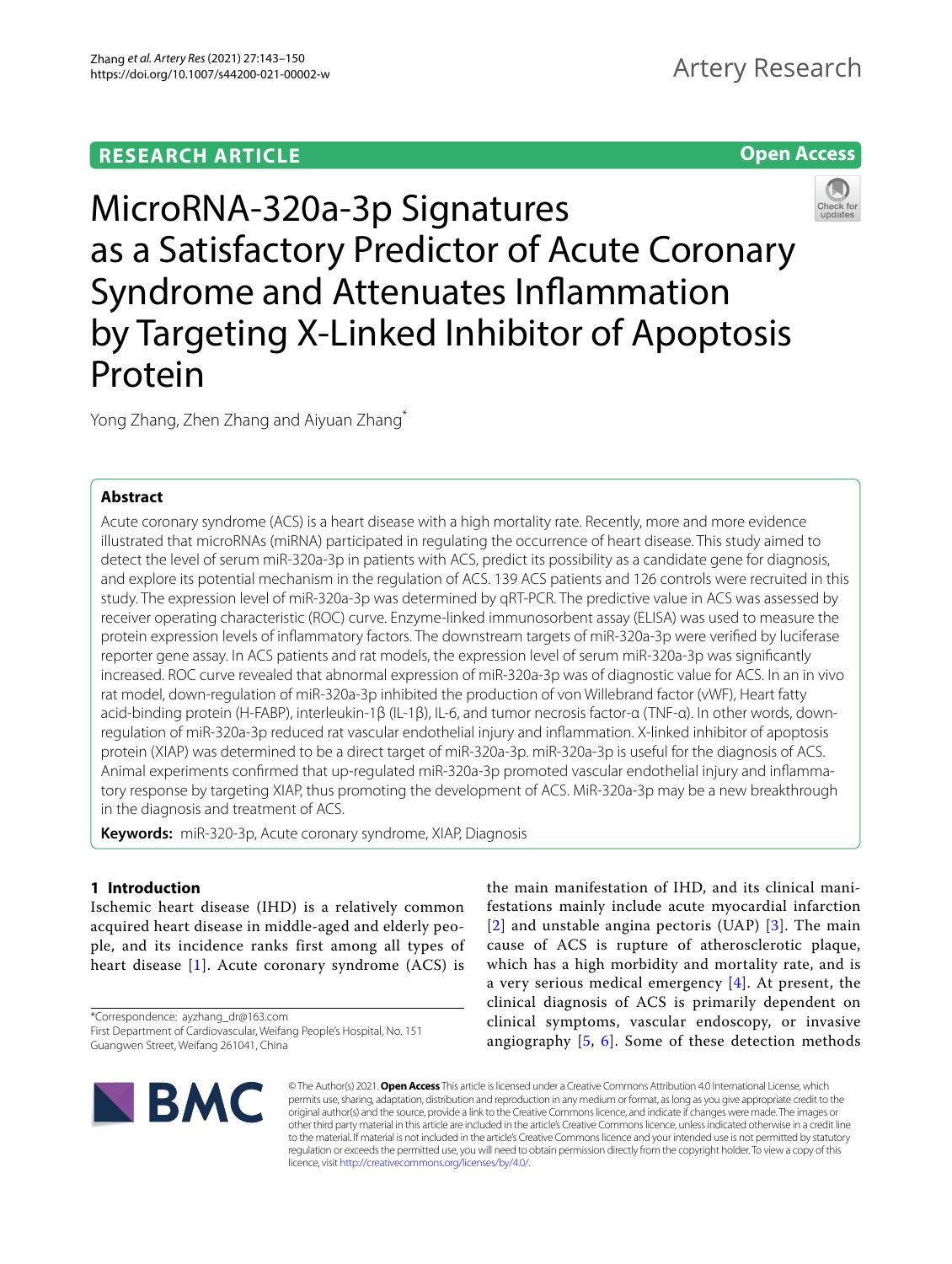are susceptible to clinical subjectivity, some are expensive and time-consuming, and some may cause certain harm to the patient [[7](#page-7-3)]. Therefore, the most important goal at this stage is to clarify the pathogenesis of ACS and explore diagnostic methods that are highly sensitive, easy to operate, and less harmful to the body.

MicroRNA (miRNA) is a type of non-coding RNA molecules with about 22 nucleotides in length [[8\]](#page-7-4). By binding to the 3'-UTR region on the mRNA of target genes, miRNA inhibits mRNA translation or leads to mRNA degradation, which is of great significance in the growth, development, metabolism, and disease regulation of organisms  $[9, 10]$  $[9, 10]$  $[9, 10]$  $[9, 10]$ . A great number of experimental studies at home and abroad are devoted to exploring the correlation between miRNA and the occurrence of ACS and the possibility of miRNA as diagnostic markers of ACS. For example, Wu et al. revealed that the expression of miR-145 in the serum of ACS patients was down-regulated, and with the decrease of miR-145 expression, the levels of vWF and IL-6 showed an upward trend, suggesting that the abnormal expression of miR-145 was related to ACS  $[11]$  $[11]$  $[11]$ . In addition, the study of Li et al. confirmed that the expression of miR-186-5p in the serum of ACS patients was increased, and after treatment with corresponding measures, its expression decreased, which indicates that the development of ACS is related to the abnormal expression of miR-186-5p [\[12\]](#page-7-8). A lot of literatures have shown that miR-320a-3p plays an important role in heart or cardiovascular diseases. A study showed that in the serum of patients with diabetic cardiomyopathy, miR-320a-3p was significantly upregulated [[13](#page-7-9)]. Another study on myocardial ischemia/ reperfusion injury pointed out that overexpression of miR-320a-3p significantly promoted cardiomyocyte apoptosis [\[14\]](#page-7-10). Nevertheless, the expression and role of miR-320a-3p in ACS are unknown. X-linked inhibitor of apoptosis protein (XIAP) is a member of the IAP family with the strongest ability to inhibit apoptosis. Due to its powerful anti-apoptotic properties, XIAP is often used as a target molecule for cancer therapy drugs. Studies have shown that XIAP was found in endothelial cells and exhibited anti-atherosclerosis effects [\[15,](#page-7-11) [16](#page-7-12)]. It is interesting to study whether this target is involved in the regulation of ACS by miR-320a-3p and solving this problem can provide a useful basis for us to further understand the influence of miR-320a-3p on the pathogenesis of ACS. In the present study, we assessed the diagnostic value of miR-320a-3p for ACS by measuring the level of miR-320a-3p in ACS patients, and the influence of abnormally expressed miR-320a-3p on the ACS model was evaluated by establishing an ACS rat model.

## **2 Materials and Methods**

### **2.1 Study Population and Sample Collection**

This part of the research content is complied with the Declaration of Helsinki and has got the permission from the Ethics Committee of Weifang People's Hospital. All individuals recruited for this study have signed written informed consent. A total of 265 subjects were selected in this study, including 139 patients diagnosed with ACS by this hospital and 126 patients with simple chest pain but excluded ACS as the control group. The diagnostic criteria of ACS referred to the 2013 ACCF/ AHA ST-Elevation myocardial infarction management guidelines [\[2](#page-6-1)], the 2014 ACC/AHA/AATS/PCNA/SCAI/ STS focused update of the guideline for the diagnosis and management of patients with stable ischemic heart disease [\[17\]](#page-7-13), the 2014 AHA/ACC guideline for the management of patients with Non-ST-Elevation acute coronary syndromes  $[18]$  $[18]$  $[18]$ . Subjects with systemic inflammatory, malignant carcinoma, kidney infrmities, or left ventricular systolic lesions were excluded from the study. Venous blood was taken from all subjects, and the supernatant was retained after centrifugation and stored in a refrigerator at  $-80$  C for later use. The demographic features and clinicopathological characteristics of subjects were collected and summarized.

# **2.2 RNA Extraction and Quantitative Real‑Time PCR (qRT‑PCR)**

TRIzol LS Reagent (ThermoFisher, USA, Catalog No.: 10296010) was used to extract total RNAs from serum samples. RNA was reverse transcribed into cDNA using a one-step miRNA Reverse Transcription Kit (Haigene, Harbin, China, Catalog No.: D1801). The above cDNA sample and Seven  $2 \times SYBR$  Green qPCR MasterMix (Seven BIOTECH, Beijing, China, Catalog No.: 330502) were mixed to detect the relative expression of miR-320a-3p in an Applied Biosystems 7300 Real-Time PCR System (Applied Biosystems). The relative expression level of miR-320a-3p was normalized by U6 using  $2^{-\Delta\Delta Ct}$ method. The primer sequences for qRT-PCR analysis are as follows: the forward primers of miR-320a-3p and U6 were 5′-AAAAGCTGGGTTGAGAGGGCGA-3′ and 5′-CTCGCTTCGGCAGCACA-3′, respectively. And the reverse primers of both were the universal primers of the kit.

# **2.3 Establishment and Treatment of ACS Animal Model**

All the animal-related protocols involved in this study were implemented under the standards for the care and use of laboratory animals. The Animal Care and Use Committee of Weifang People's Hospital supported and approved the experimental programs. Sprague–Dawley rats were selected to establish an ACS model to simulate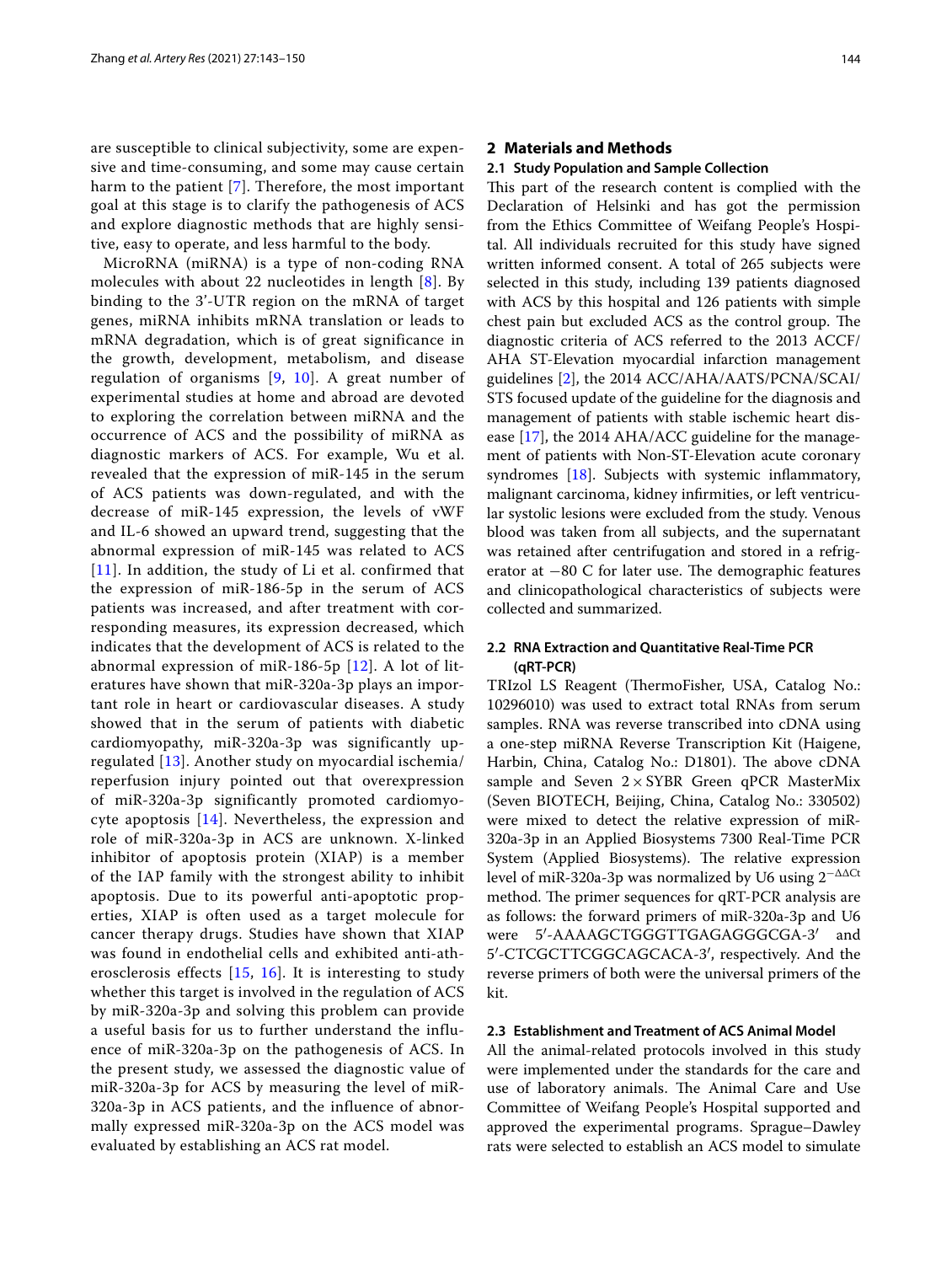the state of ACS in human body and detect the expression of miR-320a-3p according to the previous literature [[11\]](#page-7-7). Briefly, rats were intraperitoneally injected with 1% pentobarbital (Sigma, USA, Catalog No.: P-3761) for deep anesthesia and connected to a ventilator. Through ECG monitoring, the skin was cut at the upper intercostal area of the apex beat, and the heart was exposed after opening the chest cavity. The position of the anterior descending branch of the left coronary artery was confrmed and ligation with appropriate strength was performed with a medical 6/0 suture. After modeling, the chest cavity was sutured, and the animals were injected with penicillin to prevent infection. In the control group, thoracic cavity was opened only without vascular ligation. Rats in the model group were randomly split into four groups, which were respectively injected with 2 μg of miR-320a-3p mimic, miR-320a-3p inhibitor and miR-NC for 7 consecutive days for in vivo transfection via the tail vein. Finally, blood was collected from the tail vein of the rats, and the serum was separated and stored in the −80 C refrigerator for later use.

# **2.4 Enzyme‑Linked Immunosorbent Assay (ELISA)**

The concentration of von Willebrand factor (vWF) (Haematologic Technologies, USA, Catalog No.: HCVWF-0190) and heart-type fatty acid-binding protein (H-FABP) (Oxis research, UK, Catalog No.: 11230) and the levels of inflammatory factors, such as IL-6 (ThermoFisher, USA, Catalog No.: 88-7066-86), TNF-α (ThermoFisher, USA, Catalog No.: 88-7346-76), and IL-1 $\beta$  (ThermoFisher, USA, Catalog No.: 88-7120-77), were detected by ELISA according to the product instructions. In short, the reagent is balanced at room temperature for 30 min. At the same time, the samples to be tested were defrosted naturally at room temperature, and then co-incubated with antibodies for 1 h. Subsequently, the antibodies were removed, and the substrate solution was added and incubated at room temperature for 30 min in the dark. Finally, the stop solution was added to terminate the reaction, and the absorbance value was detected at 450 nm in the microplate reader (Bio-Tek Instruments, Germany) and the corresponding concentration was calculated. Each experiment was repeated in triplicate.

# **2.5 Luciferase Reporter Gene Assay**

Through the prediction of target genes, we found that miR-320a-3p had a complementary binding site with X-linked inhibitor of apoptosis protein (XIAP), and it was preliminarily speculated that XIAP was the target gene of miR-320a-3p, and luciferase reporter gene assay was used to verify this prediction. Specifc steps were as follows: the human embryonic kidney cell line HEK-239T cells were obtained from American Type Culture Collection (ATCC, Manassas, Virginia, USA). HEK-239 T cells were cultured in DMEM supplemented with 10% FBS and 1% double antibiotics in a cell incubator at 37 C. The 3'-UTR sequence fragment of XIAP was cloned into pGL3 vector to construct wild-type (wild-type) reporter vector XIAP 3′-UTR-WT and mutant-type (mutant-type) reporter vector XIAP 3'-UTR-MUT. The HEK-239T cells were seeded into 24-well plate and cultured overnight until the cell density reached 60% or more. Subsequently, according to the product specifcation, the cells were co-transfected with the above-mentioned vector and miR-NC, miR-320a-3p mimic or miR-320a-3p inhibitor using Lipofectamine 3000, respectively. After 48 h of transfection, cells were collected, and the luciferase activity of each group was measured using the dual-luciferase reporter system (Promega). Renilla luciferase was chosen as a control gene.

## **2.6 Statistical Analysis**

Data were presented as (mean $\pm$ SD). ROC curve was constructed to estimate the diagnostic value of miR-320a-3p in ACS. Student *t* test was used for comparison between two groups. One-way ANOVA was selected for multiple groups' comparison, and chi-square test was selected for comparison between categorical variables. Multiple linear regression analysis was used to determine the independent efects of variables related to miR-320a-3p. Logistic regression analysis was used to evaluate the relationship between diferent variables and the occurrence of ACS. A *P* value less than 0.05 was considered to be signifcantly diferent.

## **3 Results**

## **3.1 General Clinical Data and Pathological Characteristics**

The general clinical data and pathological characteris-tics of all individuals were shown in Table [1.](#page-3-0) The subjects were between 40 and 65 years old, and there was no statistically signifcant diference between the two groups in indicators such as age, sex composition, total cholesterol [[19\]](#page-7-15), triglycerides (TG), low-density lipoprotein (LDL) and high-density lipoprotein (HDL) (*P*>0.05). Besides, the levels of vWF, H-FABP, TNF- $\alpha$ , IL-1β and IL-6 in ACS patients were signifcantly higher than those in the control group  $(P<0.001)$ .

# **3.2 Increased Expression Level of miR‑320a‑3p in ACS Patients**

The qRT-PCR results revealed that the expression level of serum miR-320a-3p in ACS patients exhibited an increased trend in comparison with the control group (Fig. [1,](#page-3-1) *P*<0.001), suggesting that miR-320a-3p may play an important role in the course of ACS.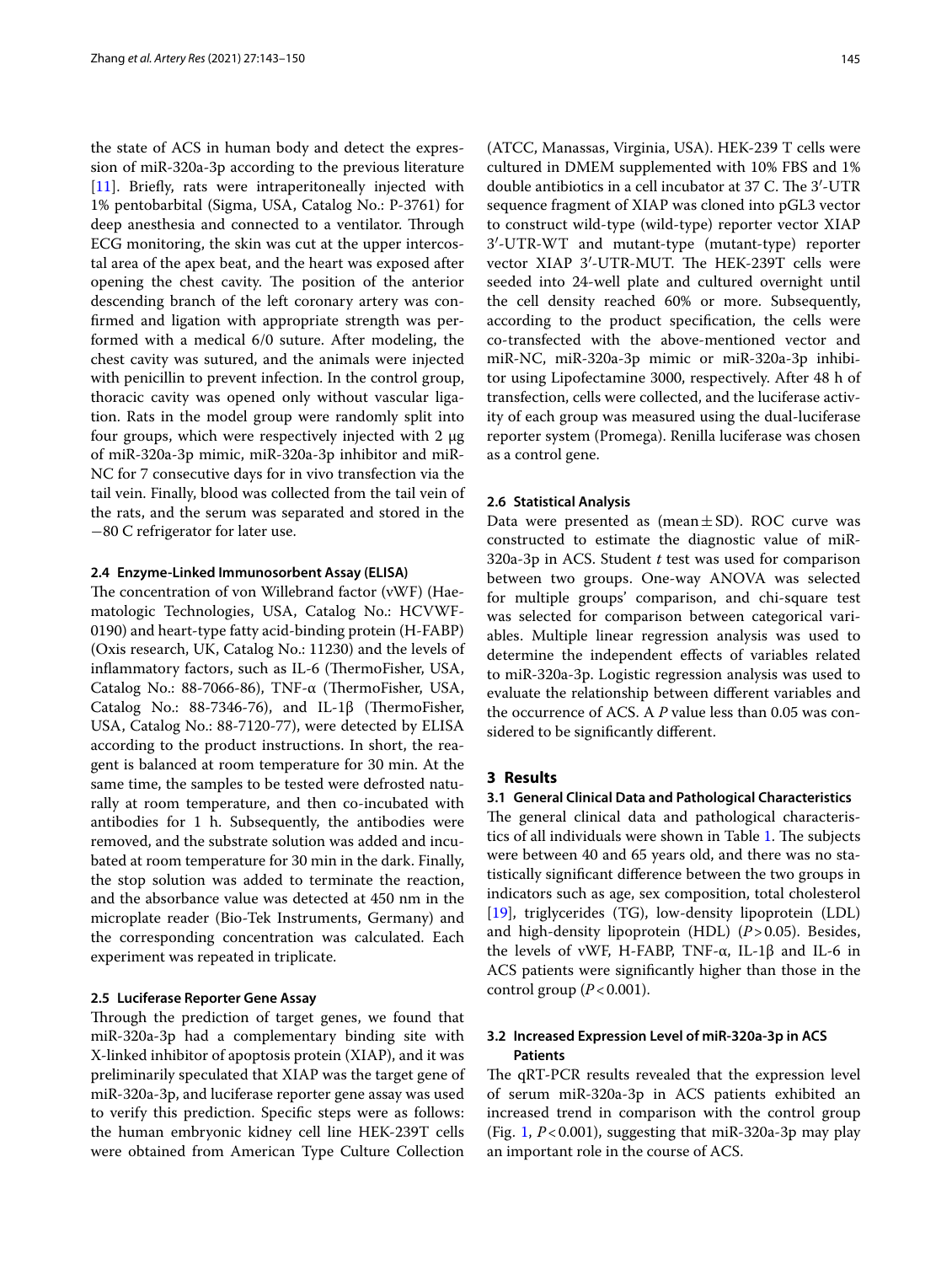<span id="page-3-0"></span>

| <b>Characteristics</b>   | Control ( $n = 126$ ) | <b>ACS patients</b><br>$(n=139)$ | P value |
|--------------------------|-----------------------|----------------------------------|---------|
| Age                      | 51.40±7.27            | $51.55 \pm 6.60$                 | 0.854   |
| Gender (female/<br>male) | 63/63                 | 69/70                            | 0.953   |
| Smoking                  |                       |                                  |         |
| Yes                      | 64                    | 69                               | 0.851   |
| No                       | 62                    | 70                               |         |
| Drinking                 |                       |                                  |         |
| Yes                      | 58                    | 65                               | 0.905   |
| No                       | 68                    | 74                               |         |
| TC (mmol/L)              | $4.67 \pm 0.47$       | $4.74 \pm 0.90$                  | 0.436   |
| TG (mmol/L)              | $1.36 \pm 0.56$       | $1.37 \pm 0.64$                  | 0.895   |
| LDL (mmol/L)             | $2.52 \pm 0.487$      | $2.60 \pm 0.57$                  | 0.163   |
| HDL (mmol/L)             | $1.40 \pm 0.60$       | $1.29 \pm 0.42$                  | 0.083   |
| vWF (ng/mL)              | $4.55 \pm 1.40$       | $7.99 \pm 1.71$                  | < 0.001 |
| H-FABP (ng/mL)           | $4.50 \pm 1.33$       | $22.04 + 4.09$                   | < 0.001 |
| $TNF-a$ (ng/L)           | $10.17 \pm 3.13$      | $25.93 \pm 5.78$                 | < 0.001 |
| $IL-1\beta$ (ng/L)       | $9.67 + 4.77$         | $27.52 \pm 7.64$                 | < 0.001 |
| $IL-6$ (ng/L)            | $8.85 \pm 4.24$       | $28.00 \pm 6.64$                 | < 0.001 |

Data are expressed as *n* or mean±standard deviation

*ACS* acute coronary syndrome; *TC* total cholesterol; *TC* triglyceride; *HDL* highdensity lipoprotein; *LDL* low density lipoprotein; *vWF* von willebrand factor; *H-FABP* heart-type fatty acid-binding protein; *TNF-α* tumor necrosis factor alpha; *IL-6* interleukin 6; *IL-1β* interleukin 1β



# <span id="page-3-1"></span>**3.3 miR‑320a‑3p has Diagnostic Value for ACS**

ROC analysis is a statistical method widely used in clinical diagnosis and screening. In this study, ROC curve was built to evaluate the diagnostic signifcance of miR-320a-3p for ACS. The results displayed that the AUC value of this curve was 0.910. The sensitivity and specificity of miR-320a-3p were 80.6% and 87.3% at the cut-of value of 1.336, indicating that miR-320a-3p had the abil-ity to recognize ACS patients (Fig. [2\)](#page-3-2). The above result



<span id="page-3-3"></span><span id="page-3-2"></span>**Table 2** Multiple linear regression analysis on variables associated with miR-320a-3p

| <b>Characteristics</b> | Coefficient | <b>Standard error</b> | t        | P-value |
|------------------------|-------------|-----------------------|----------|---------|
| Age                    | $-0.064$    | 0.003                 | $-1.369$ | 0.173   |
| TC (mmol/L)            | $-0.005$    | 0.019                 | $-0.064$ | 0.925   |
| TG (mmol/L)            | $-0.009$    | 0.027                 | $-0.185$ | 0.853   |
| LDL (mmol/L)           | $-0.144$    | 0.030                 | $-2.980$ | 0.003   |
| HDL (mmol/L)           | 0.062       | 0.030                 | 1.279    | 0.203   |
| vWF (ng/mL)            | 0.225       | 0.014                 | 3.349    | 0.001   |
| H-FABP (ng/mL)         | 0.248       | 0.006                 | 3.629    | < 0.001 |
| $TNF-a$ (ng/L)         | 0.156       | 0.004                 | 2.443    | 0.016   |
| $IL-1\beta$ (ng/L)     | 0.296       | 0.003                 | 4.615    | < 0.001 |
| $IL-6$ (ng/L)          | 0.234       | 0.004                 | 3.418    | 0.001   |
|                        |             |                       |          |         |

*TC* total cholesterol; *TC* triglyceride; *HDL* high-density lipoprotein; *LDL* low density lipoprotein; *vWF* von Willebrand factor; *H-FABP* heart-type fatty acidbinding protein; *TNF-α* tumor necrosis factor alpha; *IL-6* interleukin 6; *IL-1β* interleukin 1β

suggested that miR-320-3p had a certain diagnostic value for ACS.

# **3.4 Multivariate Linear Regression Analysis and Logistic Regression Analysis**

Multivariate linear regression analysis was used to evaluate the correlation between miR-320a-3p level and relevant clinical indicators. As shown in Table [2](#page-3-3), it showed that LDL, vWF, H-FABP, TNF- $\alpha$ , IL-1β and IL-6 were main factors afecting the serum miR-320a-3p level (all *P*<0.05). Meanwhile, logistic regression analysis was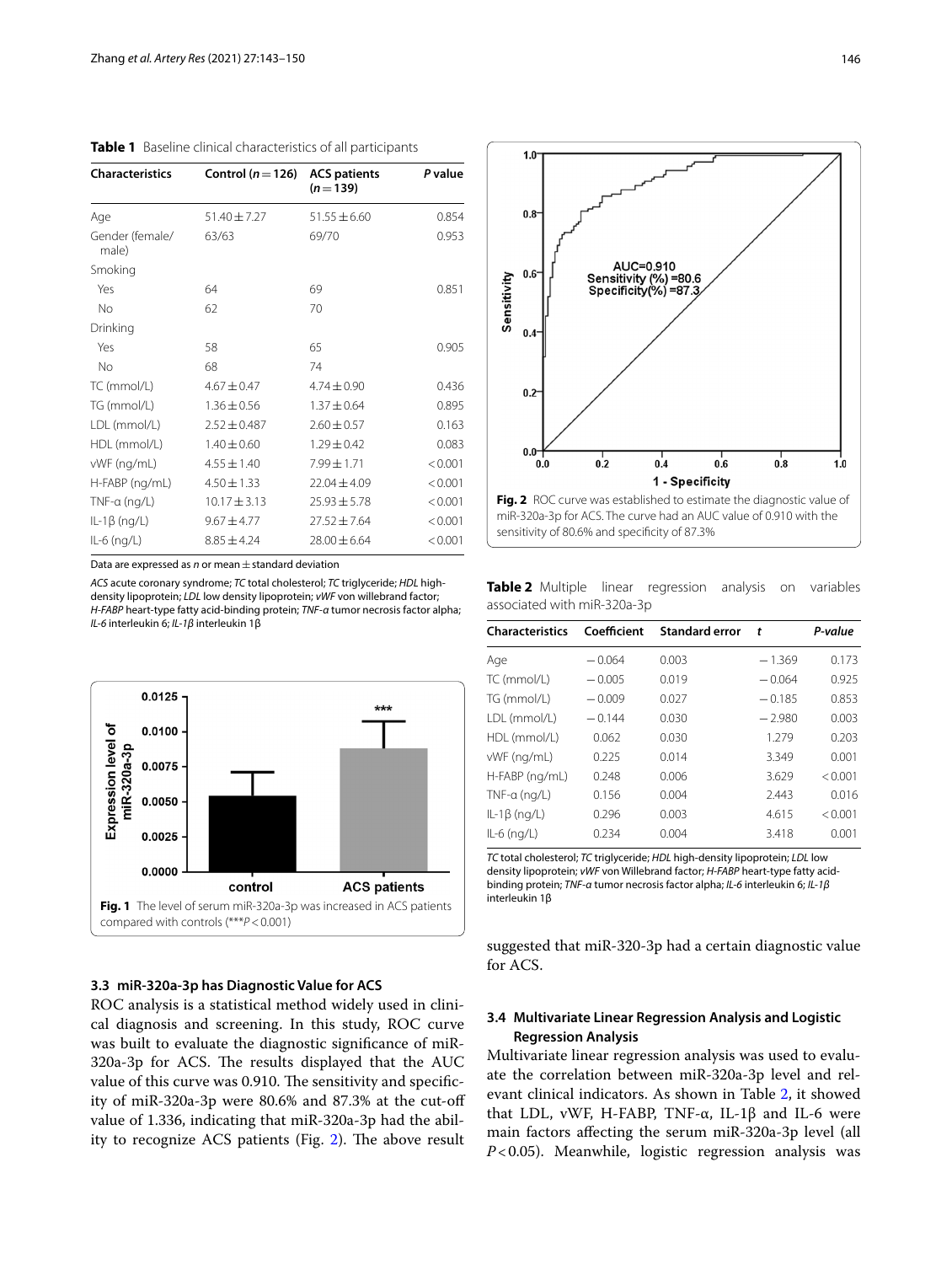<span id="page-4-0"></span>**Table 3** Relationship between different variables and the development of healthy individuals into acute coronary syndrome

| <b>Characteristics</b> | <b>OR</b> | 95% CI          | P value |
|------------------------|-----------|-----------------|---------|
| Age                    | 0.796     | $0.327 - 1.935$ | 0.614   |
| Gender                 | 1.024     | 0.414-2.534     | 0.959   |
| TC (mmol/L)            | 0.906     | $0.372 - 2.206$ | 0.828   |
| TG (mmol/L)            | 0.913     | $0.381 - 2.189$ | 0.835   |
| LDL (mmol/L)           | 1.101     | $0.447 - 2.712$ | 0.819   |
| HDL (mmol/L)           | 1.957     | 0.782-4.896     | 0.152   |
| Smoking                | 1.141     | $0.465 - 2.797$ | 0.774   |
| Drinking               | 0.888     | $0.352 - 2.237$ | 0.801   |
| vWF (ng/mL)            | 0.013     | $0.004 - 0.043$ | < 0.001 |
| MiR-320a-3p            | 0.027     | $0.009 - 0.082$ | < 0.001 |

*TC* total cholesterol; *TC* triglyceride; *HDL* high-density lipoprotein; *LDL* low density lipoprotein; *vWF* von Willebrand factor

<span id="page-4-1"></span>vs. miR-NC)

used to evaluate the relationship between diferent variables and the occurrence of ACS. In Table [3,](#page-4-0) it was found that the level of vWF ( $OR = 0.014$ , 95%  $CI = 0.004 - 0.043$ ,  $P < 0.001$ ) and miR-320a-3p (OR = 0.027, 95% CI = 0.009– 0.082, *P*<0.001) were the independent infuencing factors for the occurrence of ACS among variables.

# **3.5 Overexpression of miR‑320a‑3p Increased the Levels of vWF, h‑FABP and Infammatory Cytokines in ACS Rat Model**

In comparison with the control group, the expression of serum miR-320a-3p in ACS rats was signifcantly increased, and miR-320a-3p was upregulated or downregulated after transfection with miR-320a-3p mimic or miR-320a-3p inhibitor, indicating that transfection had been successfully carried out in vivo (Fig. [3A](#page-4-1), *[P](#page-4-1)* < 0.05). In the serum of ACS rat model, the levels of VWF and h-FABP were signifcantly increased, and

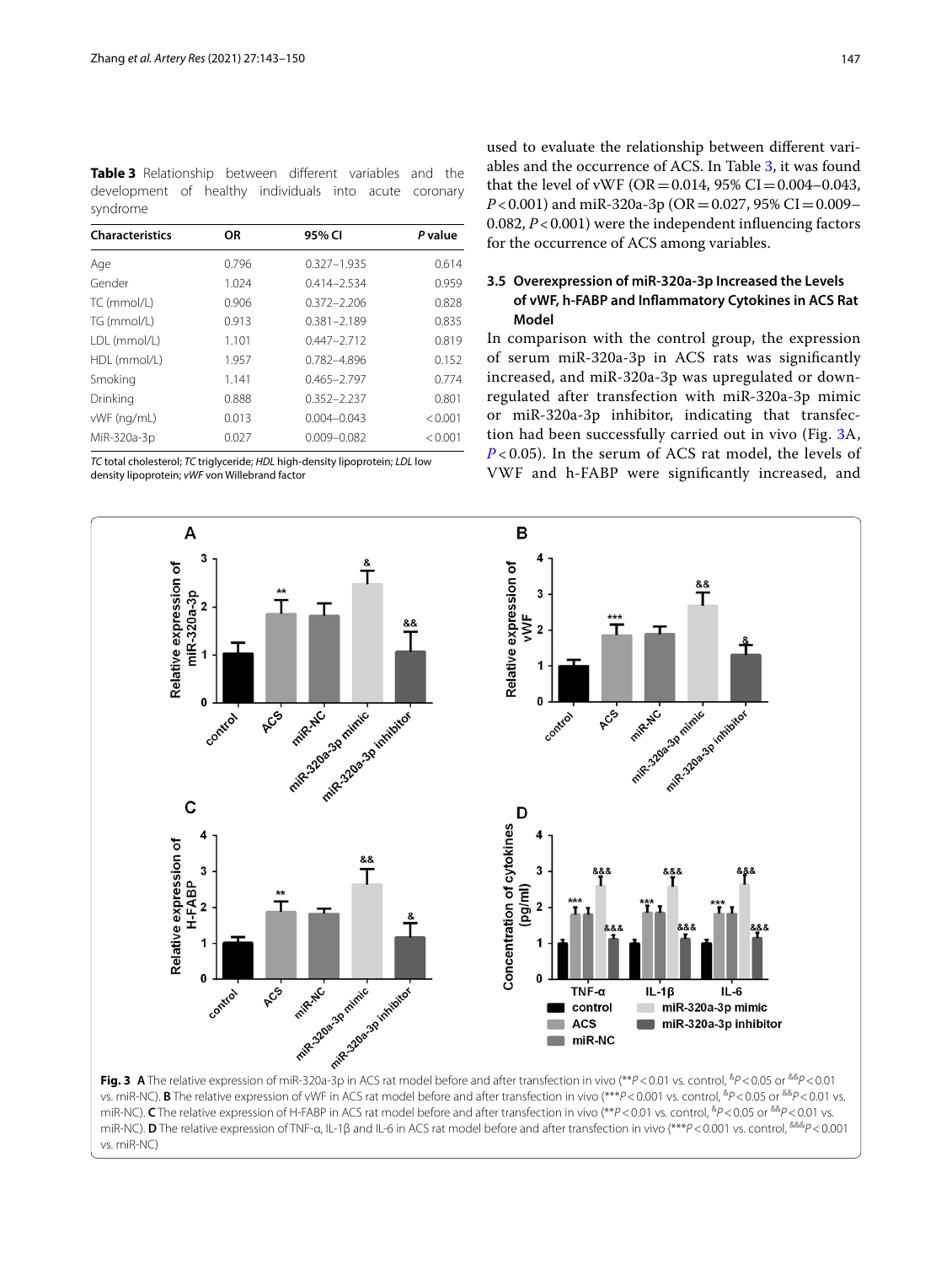down-regulation of miR-320a-3p could reverse this result (Fig. [3B](#page-4-1), [C](#page-4-1), *[P](#page-4-1)* < 0.05). Moreover, the results of infammatory factors were shown in Fig. [3D](#page-4-1). In the ACS rat model, the levels of TNF-α, IL-1β and IL-6 were all increased signifcantly, while down-regulation of miR-320a-3p expression could signifcantly inhibit the generation of infammatory factors, and signifcantly decreased the relative expressions of TNF-α, IL-1β and IL-6  $(P < 0.001)$ .

### **3.6 XIAP is a Target Gene of miR‑320a‑3p**

By means of target gene prediction, we speculated that XIAP was the target gene of miR-320a-3p, and their complementary sequences were shown in Fig. [4A](#page-5-0). The luciferase reporter gene results showed that the luciferase activity of XIAP 3'-UTR-WT was signifcantly decreased after transfection with miR-320a-3p mimic, while the luciferase activity of XIAP 3'-UTR-WT was signifcantly increased after transfection with miR-320a-3p inhibitor (Fig. [4](#page-5-0)B, *[P](#page-5-0)* < 0.001). In addition, neither miR-320a-3p mimic nor inhibitor transfection had any efect on the luciferase activity of XIAP 3'-UTR-MUT. Figure [4](#page-5-0)C confrmed the results of luciferase reporter gene assay, indicating that XIAP is a target gene of miR-320a-3p and was negatively regulated by miR-320a-3p (*P* < 0.05).

## **4 Discussion**

With the changes in living standards and dietary structure, the incidence of heart disease gradually tends to be younger. ACS is one of the most dangerous types of all types of heart disease, with an acute onset and high mortality rate. Therefore, the early diagnosis and treatment of ACS is particularly important. As a candidate for biomarkers, miRNA has multiple advantages, such as easy availability and stable properties. If a biomarker with high sensitivity and good specificity is found, it is extremely important for the diagnosis, treatment, and prognosis of ACS.

Recently, Mikko et al. confrmed the advantage and possibility of miRNAs as biomarkers for heart disease in a study on cardiogenic shock (CS). They found that the baseline levels of miR-21-5p, miR-122-5p and miR-320a-3p were signifcantly higher in the serum of non-surviving patients with CS than those of surviving patients, and that baseline levels above the median level of miR-320a-3p were independent predictors of 90-day all-cause mortality  $[20]$  $[20]$ . According to statistics, 80% of the cause of CS is usually ACS  $[21]$  $[21]$ . However, other cardiac emergencies, such as end-stage heart failure, acute

<span id="page-5-0"></span>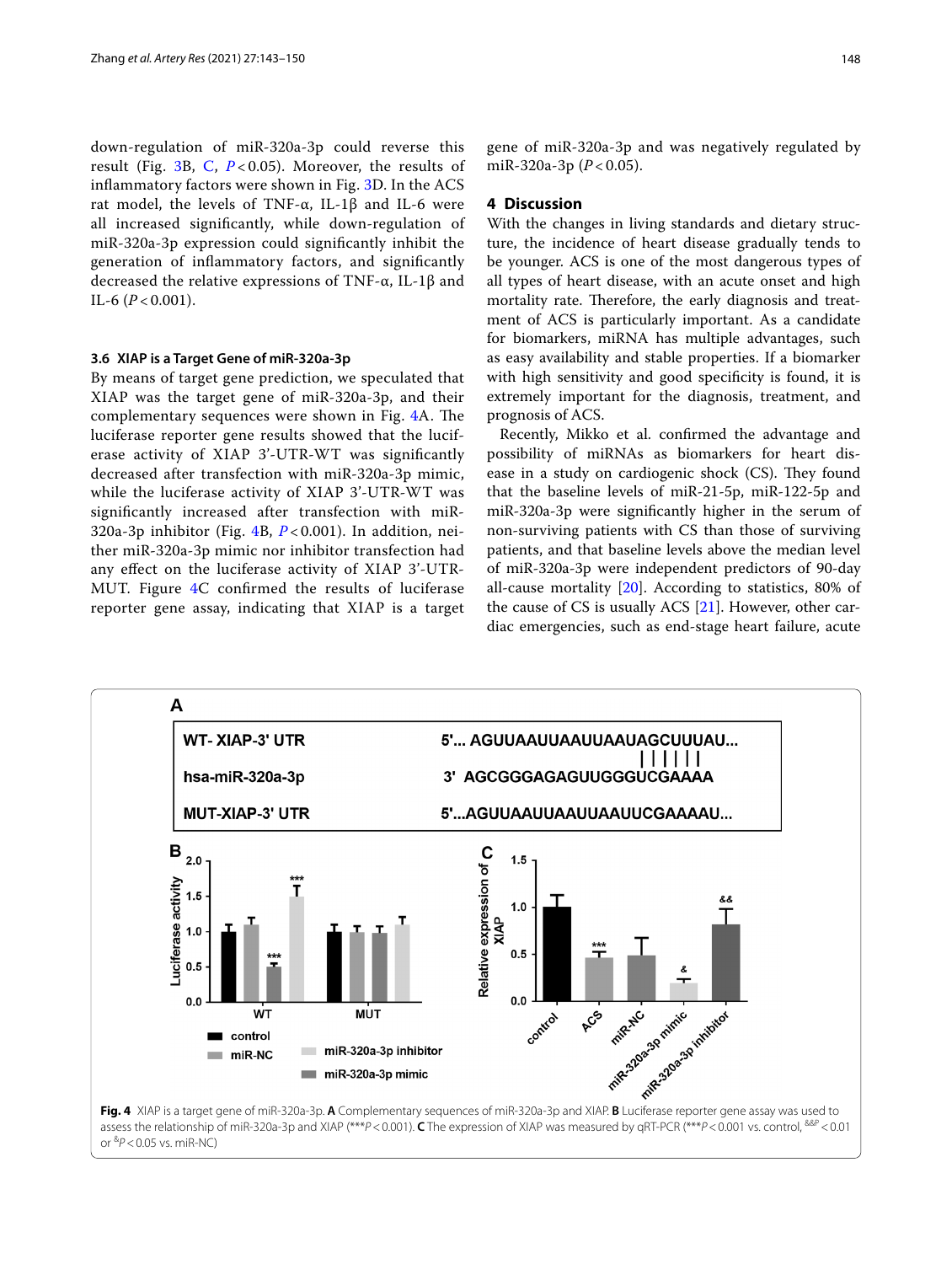severe mitral regurgitation, can also induce  $CS$  [[22\]](#page-7-18). The expression of miR-320a-3p in ACS patients was detected in this study, on the basis of the above evidence. We found that the expression level of miR-320a-3p in ACS patients was higher than in non-ACS patients with chest pain, suggesting that the special role of miR-320a-3p in ACS. Meanwhile, in a study on ACS, Wang et al. confrmed that miR-208b and miR-499 have the potential to diagnose ACS [\[23](#page-7-19)]. Furthermore, Sun et al. substantiated that miR-335-5p was taking part in the formation of atherosclerotic plaques in ACS and was associated with inflammatory response [[24\]](#page-7-20). ACS patients are often accompanied by vascular endothelial dysfunction and infammatory injury, and vWF and H-FABP are useful biomarkers commonly used in the clinical evaluation of the extent and status of vascular endothelial injury [\[25](#page-7-21), [26\]](#page-7-22). Similarly, the results of our research exhibited that miR-320a-3p had the ability to identify ACS patients and non-ACS patients, and the overexpression of miR-320a-3p was positively correlated with cytokines such as vWF, H-FABP, and TNF-α. The mentioned results offered a certain experimental basis for confrming the ability of miR-320a-3p as a diagnostic marker of ACS in clinical practice.

In the ACS rat model of the present study, overexpression of miR-320a-3p promoted the expression of vWF, H-FABP, TNF-α, IL-1β, and IL-6, and inhibiting the expression of miR-320a-3p could signifcantly downregulate the expression levels of the above factors, which suggested that overexpression of miR-320a-3p may promote vascular endothelial dysfunction and infammation in ACS patients. Buie et al. pointed out in a study on the risk factors of cardiovascular disease a few years ago that knocking down the expression of miR-320a ameliorated the abnormal apoptosis of vascular endothelium in mice, improved endothelial cell function and reduced cardiac abnormalities caused by doxorubicin [\[27](#page-7-23)]. In addition, Fasseu et al. confrmed that miR-320a was connected with infammatory diseases, and in the colon biopsy of adult ulcerative colitis, the decrease of miR-320a was signifcantly associated with the decrease of infammation [[28\]](#page-7-24). Based on the above fndings, the results of the animal model reconfrmed the results of clinical studies. We speculated that the overexpression of miR-320a-3p may play a promoting role in ACS by accelerating endothelial injury and infammatory response.

Although miRNA is only about 20 nucleotides, it plays an irreplaceable role in gene expression by regulating a great number of target genes [[29\]](#page-7-25). After target gene prediction, we preliminarily determined that the target gene of miR-320a-3p was XIAP. This result was proved by luciferase reporter gene assay and relative expression level of XIAP. XIAP is a member of the IAP family of apoptosis inhibitors and has been shown to be an important negative regulator involved in cell apoptosis [[30](#page-7-26)]. Lu et al. found a signifcant decrease in XIAP expression in a mouse model of ischemia/reperfusion injury following acute myocardial infarction [\[31\]](#page-7-27). A study in a rabbit model of myocardial ischemia showed that in vivo transfection with XIAP protected against myocardial infarction and myocardial apoptosis caused by ischemia/reperfusion [[32\]](#page-7-28). According to the results of this study and previous studies, we speculated that miR-320a-3p could regulate ACS by regulating cell apoptosis via targeting XIAP.

This study has some limitations. One is the mechanism of XIAP, which we need to verify at the cellular level and in vivo experiment level. Another is specifc verifcation of vascular endothelial function, imaging manifestations may be used to evaluate whether vascular endothelial function is abnormal in the future in vivo experiments. In clinical studies, we demonstrated the high expression of miR-320a-3p in ACS patients, and the correlation between the expression level of miR-320a-3p and infammation, as well as endothelial function status was again verifed through the animal model of ACS. These results, in some certain extents, could provide theoretical support for the regulation of miR-320a-3p on the development of ACS.

#### **Author contributions**

Y.Z. study conceptualization and writing (review & editing) the manuscript, Z.Z. Data curation, formal analysis and writing (original draft), A.Z. supervised the project and formal analysis and writing (original draft) the manuscript.

#### **Funding**

There was no funding for this study.

#### **Data availability**

Data will be provided by the corresponding author upon reasonable request.

## **Declarations**

**Conflict of Interest**

None.

Received: 25 April 2021 Accepted: 23 August 2021 Published online: 16 September 2021

#### **References**

- <span id="page-6-0"></span>Townsend N, et al. Cardiovascular disease in Europe 2015: epidemiological update. Eur Heart J. 2015;36(40):2673–4.
- <span id="page-6-1"></span>2. O'Gara PT, et al. 2013 ACCF/AHA guideline for the management of STelevation myocardial infarction: a report of the American College of Cardiology Foundation/American Heart Association Task Force on Practice Guidelines. J Am Coll Cardiol. 2013;61(4):e78–140.
- <span id="page-6-2"></span>3. Li X, et al. Plasma miR-122 and miR-3149 potentially novel biomarkers for acute coronary syndrome. PLoS One. 2015;10(5): e0125430.